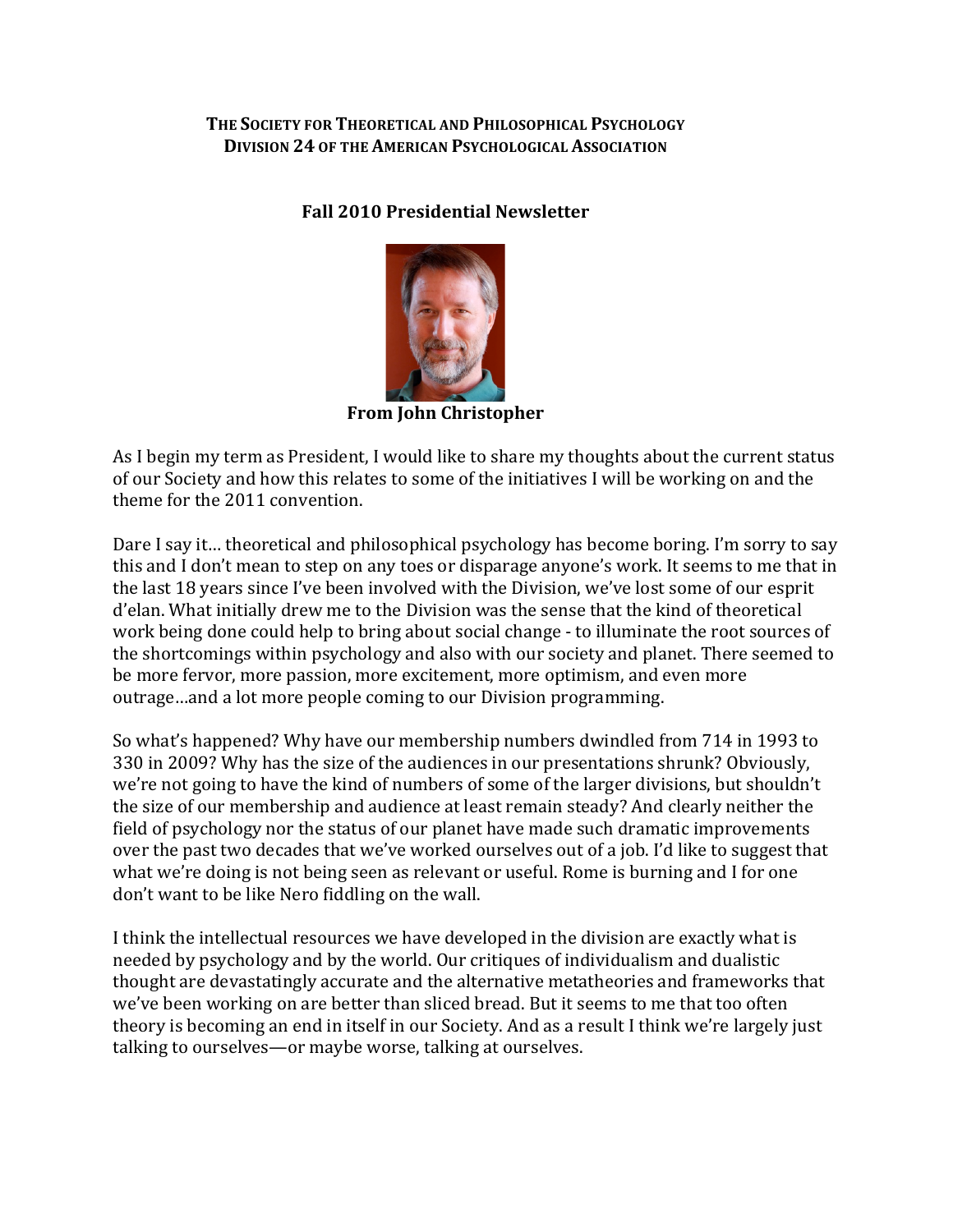So in response to this, the Theme for the 2010 Convention in Washington, D.C. is *Making Theory Count: Reconnecting the Theoretical, the Personal & the Practical. I'm pleased that* Steve Harrist has agreed to serve as the Program Chair. We will be giving priority to proposals that treat theory as a tool to accomplish certain aims. So we hope your proposals will link theory back to the various subdisciplines of psychology, psychotherapy, or to social and environmental issues—and a bias I have is that we can do this best if we reconnect with our personal history/story/motivations of what attracted us to theory in the first place. We'd also like to encourage submissions that are not sole authored. We'd especially like to invite senior members of the Society to invite graduate students and early career members to join them.

The call for programs is available at: http://apacustomout.apa.org/ConvCall/default.aspx Proposals must be submitted electronically via the APA website by Wednesday, December 1, 2010. Please extend this invitation to your students and be sure to inform them of the annual student paper competition, the winner of which is awarded a \$200 prize. Students are asked to indicate their status on their proposals so that they can be considered for the award. 

If you are interested in volunteering as a reviewer or wish further information, please contact Steve Harrist (steve.harrist@okstate.edu).

# *PRESIDENTIAL INITIATIVES*

*Virtual Book Club*: using free conference call technology, members of the Society will be asked to lead a conversation about an article or book chapter of their choosing (preferably this year reflecting the convention theme).

Frank Richardson has agreed to lead the inaugural session. Please join Frank at 12pm Central Daylight Time on Saturday October 23 to discuss his classic article:

Richardson, F. C. (1989). Freedom and commitment in modern psychotherapy. *Journal of Integrative & Eclectic Psychotherapy, 8, 303-319.* 

Please contact me if you do not have access to this article.

Kenneth Gergen has agreed to lead the second session. Please join Ken in discussing his recent book *Relational Being: Beyond Self and Community*. Ken's discussion will start at 9pm Eastern Standard Time on Tuesday, November 9.

I will send out details for how to logon to the conference call via the Division listserv.

*Convention Banquet*: I will be working to establish a Society banquet or dinner at the APA convention. We hope to find a restaurant that has a banquet or private room. We will be working out the details of this over the next year but I am hoping that the more established Society members can contribute towards the cost of the meal to help support student members.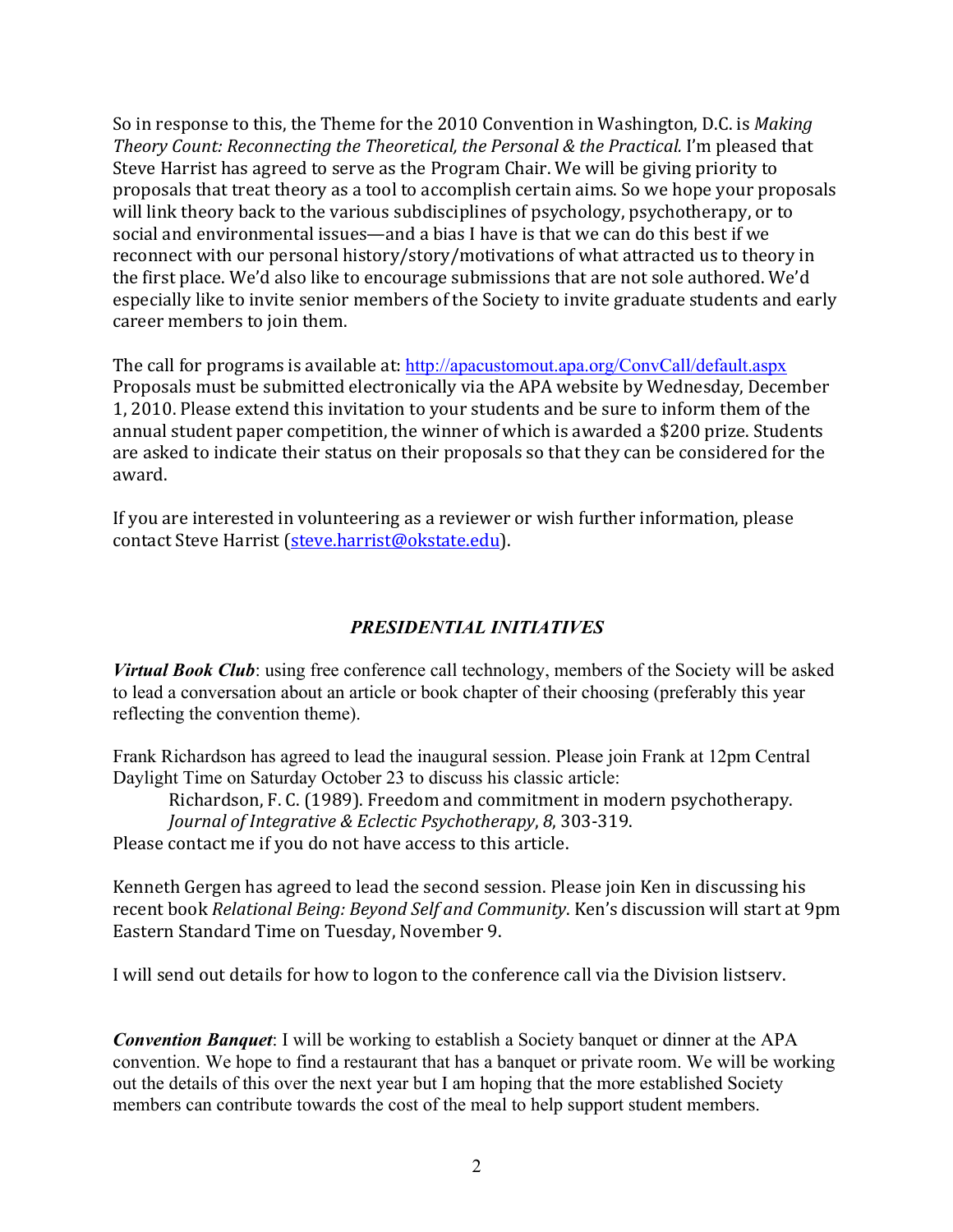*Targeted Themes:* I envision these as working groups that draw together scholars from within the Society with other experts outside to explore ways of applying the work in the division. In particular, I am thinking of ways of applying the kinds of relational, nondualistic, and process oriented ontologies that have been developed within the Society to a variety of areas in which they might enrich or deepen the conversation on standard ways of approaching the topic. I envision using the website to coordinate these activities. Some examples are of a few of the areas we might address are:

- 1) Connecting to Relevant Areas of Psychology
	- a. Affect Regulation
	- b. Attachment Theory
	- c. Implicit Cognitive Processing (automaticity, adaptive unconscious)
	- d. Positive Psychology & Well-Being
	- e. Neuropsychology
	- f. Mindfulness
	- g. Methodology—especially Qualitative Inquiry
- 2) Social Issues
	- a. Environment, Global warming, Energy consumption
	- b. Consumerism
	- c. Social Inequalities in Health
	- d. Income disparities

These working groups could be springboards to develop convention symposia, journal special issues, and edited books. Senior scholars are encouraged to work with and mentor early career psychologists and graduate students. Also inviting non-Society psychologists to collaborate with us is recommended.

#### *Continue to develop the web site*

- 1) Add content from audio and video recordings of talks and symposia from the APA conventions and the mid-Winter conferences and make these available online
- 2) Use the website to facilitate mentoring by matching established faculty with students and early career members
- 3) Post all historical materials for the division on the website
- 4) Use the web site to facilitate the Targeted Themes

#### *Support Early Career Psychologists* (ECP) through:

- 5) Reduced Fees
- 6) Creating a section on the website for ECPs to interface

*Establish "Talking Points"* (similar to what political operatives use) on the value of theoretical and philosophical work. Instead of reinventing the wheel each time one of us needs to justify our work, a committee could establish a list of talking points that could be posted on our web site.

#### **DIVISION BUSINESS ANNOUNCEMENTS**

In keeping with the duties stipulated in the By-Laws, the executive must notify membership of changes to the By-Laws approved at the 2010 business meeting: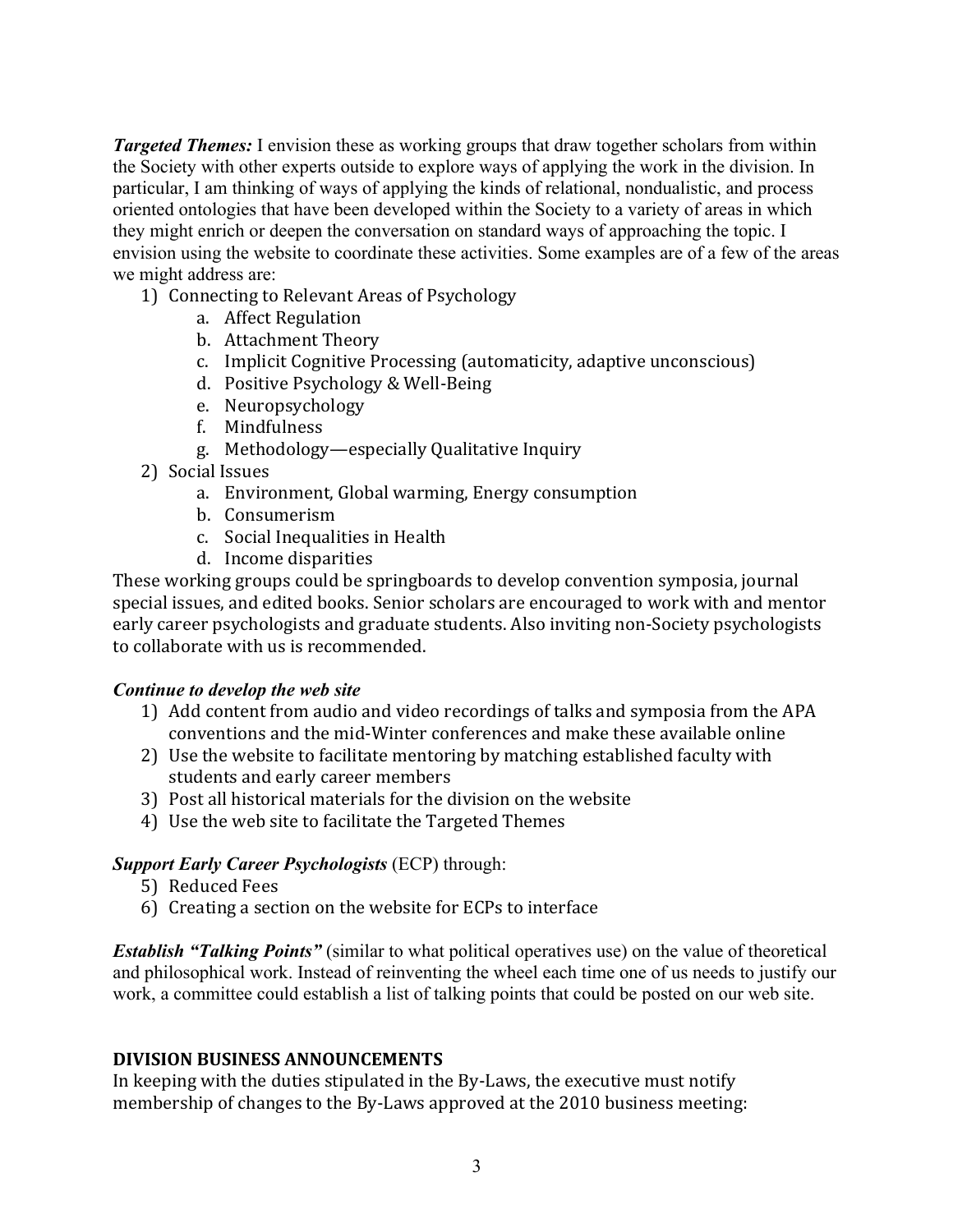- $\triangleright$  The moniker of affiliates to the Society has been changed from "professional" to "scholarly" affiliate.
- $\triangleright$  Members of the Society also voted at the Business Meeting to approve electronic voting for Division matters.

### **NOMINATIONS FOR OFFICERS**

We are inviting nominations and self-nominations for two new Executive Officers: President-Elect (to replace Jim Lamiel, who will become President in 2011) and Member-At-Large (to replace Angelica Trotter). Please email nominations to me at: jcc@montana.edu

### **NOMINATIONS FOR AWARDS**

We also are accepting nominations for Division 24 Awards: *The Award for Distinguished Theoretical and Philosophical Contributions to Psychology, The Sigmund Koch Award for Early Career Contribution to Psychology, The Theodore Sarbin Award, and The Distinguished Service Award*. Details regarding awards and former recipients are available on the Division website: www.theoreticalpsychology.org

Please forward nominations to me ( $\text{ic}$ @montana.edu)

In 2007, the **Joseph B. Gittler Award** was established through a bequest from Dr. Joseph Gittler. The award acknowledges scholarly contributions to the philosophical foundations of psychological knowledge. Self-nominations are welcome. Nomination materials may be submitted online at http://forms.apa.org/apf/grants/, or may be coordinated and collected by the nominator and sent to:

> APF Joseph B. Gittler Award American Psychological Foundation 750 First Street, NE, Washington, DC 20002-4242.

# **STUDENT PROFESSIONAL SUPPORT FUND**

The fund was established to help students with expenses related to attending the APA conventions. Frankly, we've done a terrible job of contributing to this fund. Please contribute. Mail donations to: Dr. Amy Fisher Smith, Associate Professor, Department of Psychology. Office: 105 Augustine Hall. Telephone: 972-265-5731. Her mailing address is: 1845 East Northgate Drive, Irving University of Dallas 1845 East Northgate Drive, Irving, TX 75062-4736.

#### **APPORTIONMENT BALLOTS**

In early November, you will receive an apportionment ballot from APA. This vote determines divisional representation at Council and is key in allotting convention programming time. As always, please consider allocating *all* your votes to Division 24.